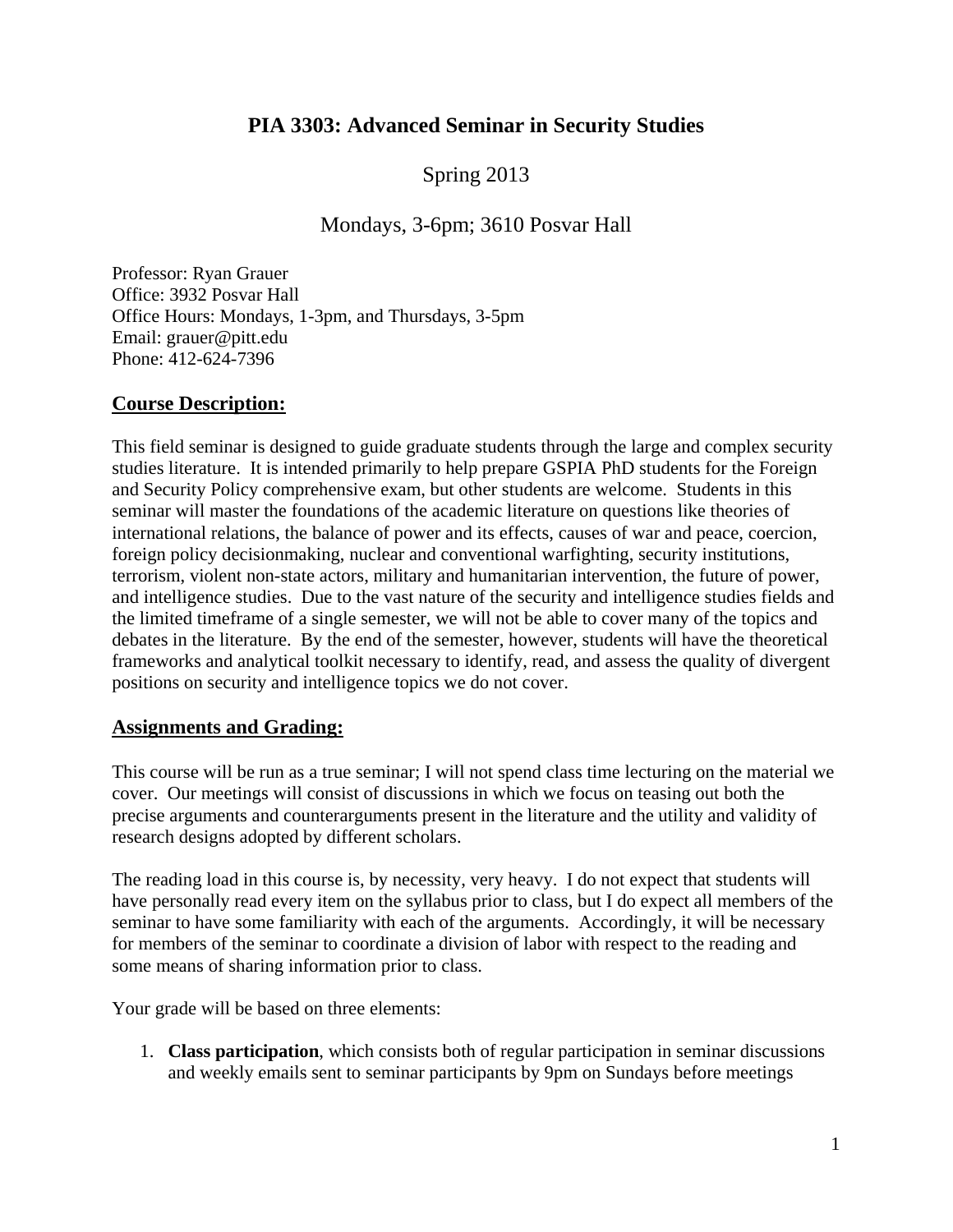listing 3-5 questions about the material that he/she would like to discuss. (25% of the total)

- 2. Three **reaction papers** (3-4 double-spaced pages) in which students respond to ideas, debates, conflicts, and contradictions in the material read. The papers may be written for any week throughout the semester (turned in the week *after* we discuss the topic in class) with the sole caveat that they cannot be turned in for two consecutive weeks. (25% of the total)
- 3. A **mock comprehensive exam**, which will be administered on a date and time agreed upon by seminar participants. (50% of the total)

Your final grade will be assigned on the following scale:

A =  $93-100$  B + =  $87-89$  C + =  $77-79$  D + =  $67-69$ A- =  $90-92$  B =  $83-86$  C =  $73-76$  D =  $65-66$  $B- = 80-82$  C- = 70-72 F = Below 65

## **Required Books:**

There are no books that are technically required for this course. However, there are a number of books listed below (especially those from which we read a substantial portion) that I highly recommend you consider purchasing. If you have questions about particular texts, ask. Online sources like Amazon are the best choice for acquiring these texts if you wish to own them. Alternatively, all of the books we read in the course should be easily procured from Hillman Library or through inter-library loan.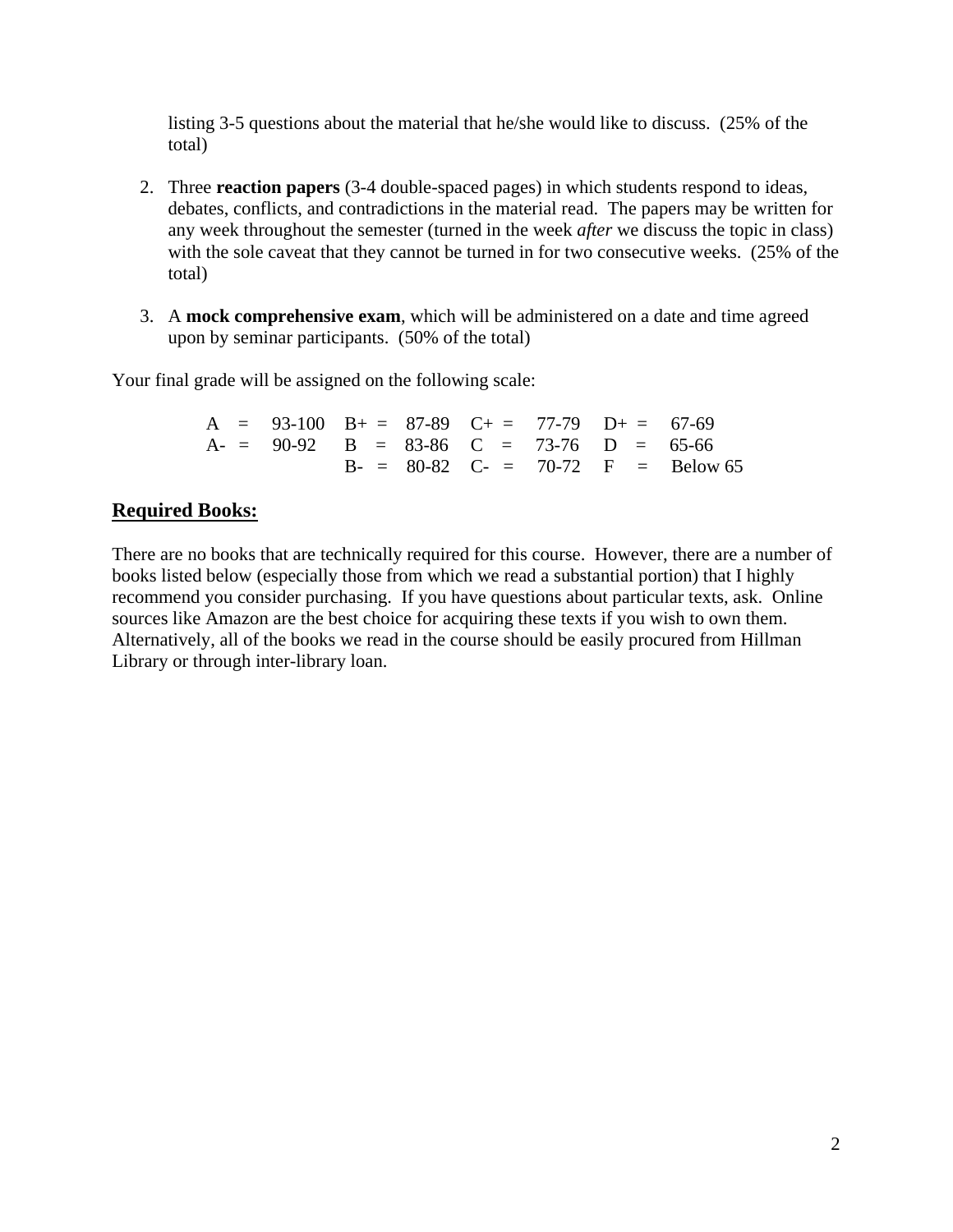## **Course Schedule**

## **Week 1 (January 7):** Introduction to Security/Levels of Analysis

*Introduction to Security:*

- Arnold Wolfers, *Discord and Collaboration* (Baltimore: The Johns Hopkins University Press, 1962): xiii-xvii, 147-165.
- Richard Ullman, "Redefining Security," *International Security* 8, no. 1 (Summer, 1983): 129-153.
- David Baldwin, "The Concept of Security," *Review of International Studies* 23, no. 1 (January, 1997): 5-26.
- Peter Katzenstein, "Introduction: Alternative Perspectives on National Security," in Peter Katzenstein, ed., *The Culture of National Security* (New York: Columbia University Press, 1996): 1-32.
- Barry Buzan and Lene Hansen, *The Evolution of International Security Studies* (New York: Cambridge University Press, 2009), ix-65, 256-272.

#### *Levels of Analysis:*

Kenneth Waltz, *Man, the State, and War* (New York: Columbia University Press, 1959). J. David Singer, "The Level-of-Analysis Problem in International Relations," *World Politics* 14, no. 1 (October, 1961), 77-92.

Robert Jervis, *Perception and Misperception in International Politics* (Princeton: Princeton University Press, 1976), 13-31.

## **Week 2 (January 14):** Realism and Its Critics

*Realism and Its Critics:*

- Hans Morgenthau and Kenneth Thompson, *Politics Among Nations*, 6<sup>th</sup> ed. (New York: Knopf, 1985), Chapters 1, 2, 8-10 (pp. 1-27, 117-183).
- Kenneth Waltz, *Theory of International Politics* (New York: McGraw Hill, 1979), Chapters 5-9 (pp. 79-210).
- John J. Mearsheimer, *The Tragedy of Great Power Politics* (New York: Norton, 2001), Chapters 1-5 (pp. 1-167).
- Helen Milner, "The Assumption of Anarchy in International Relations Theory: A Critique," *Review of International Studies* 17 (January, 1991), 67-85.

Alexander Wendt, "Anarchy is What States Make of It: The Social Construction of Power Politics," *International Organization* 46, no. 2 (Spring, 1992): 391-425.

James N. Rosenau, *Turbulence in World Politics* (Princeton: Princeton University Press, 1990): Chapters 1, 2, and 16 (pp. 3-44, 443-461).

## **No Class January 21: Martin Luther King Day (Observed)**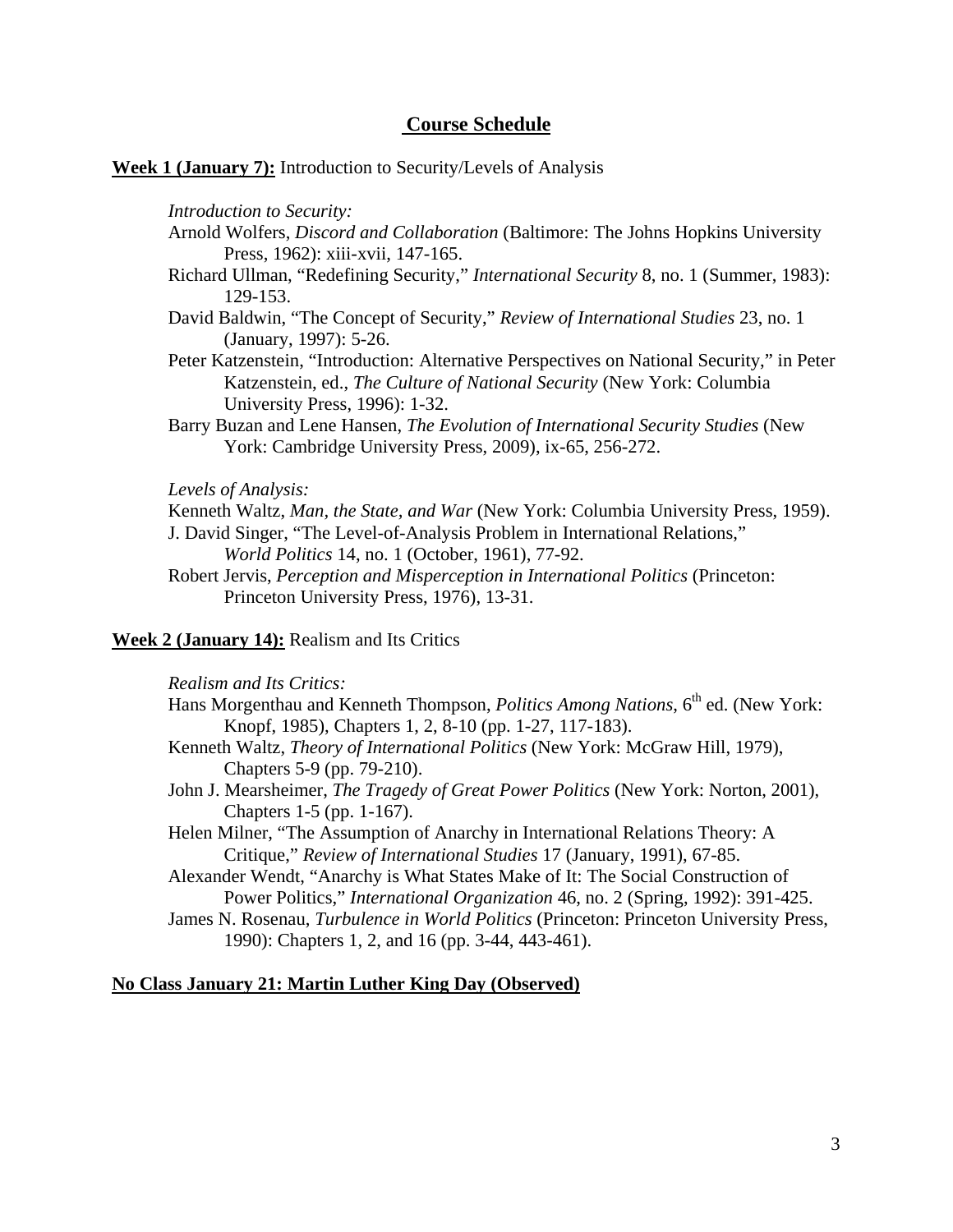**Week 3 (January 28):** Balance of Power/Causes of War

*Balance of Power:*

- Hans Morgenthau and Kenneth Thompson, *Politics among Nations*, 6<sup>th</sup> ed. (New York: Knopf, 1985), Chapters 11-14 (pp. 187-240).
- Thomas Christensen and Jack Snyder, "Chain Gangs and Passed Bucks," *International Organization* 44, no. 2 (Spring, 1990), 137-168.
- Edward Mansfield, *Power, Trade, and War* (Princeton: Princeton University Press, 1994), Chapters 1-3, 6, 7 (pp. 3-116, 191-253)
- John J. Mearsheimer, *The Tragedy of Great Power Politics* (New York: Norton, 2001), Chapter 8 (pp. 267-333)

William C. Wohlforth et al., "Testing Balance-of-Power Theory in World History," *European Journal of International Relations* 13, no. 2 (June, 2007), 155-185.

Jack S. Levy and William R. Thompson, "Balancing on Land and at Sea," *International Security* 35, no. 1 (Summer, 2010), 7-43.

*Causes of War:*

- Geoffrey Blainey, *The Causes of War*, 3<sup>rd</sup> ed. (New York: Free Press, 188 [1973]), Chapters 1, 3, and 9 (3-17, 35-56, and 127-145)
- Robert Gilpin, "The Theory of Hegemonic War," *Journal of Interdisciplinary History* 18, no. 4 (Spring, 1988), 591-613.
- Kenneth N. Waltz, "The Origins of War in Neorealist Theory." *Journal of Interdisciplinary History* 18, no. 4 (Spring, 1988), 615-28.
- Bruce Bueno de Mesquita, "The Contribution of Expected Utility Theory to the Study of International Conflict," *Journal of Interdisciplinary History* 18, no. 4 (Spring, 1988), 629-652.
- Jack Levy, "Domestic Politics and War," *Journal of Interdisciplinary History* 18, no. 4 (Spring, 1988), 653-673.
- Robert Jervis, "War and Misperception," *Journal of Interdisciplinary History* 18, no. 4 (Spring, 1988), 675-700.
- George H. Quester, "Crises and the Unexpected," *Journal of Interdisciplinary History* 18, no. 4 (Spring, 1988), 701-719.
- James Fearon, "Rationalist Explanations for War," *International Organization* 49, no. 3 (Summer, 1995), 379-414.
- Robert Powell, "War as a Commitment Problem," *International Organization* 60, no. 1 (Winter, 2006), 169-203.
- John J. Mearsheimer, *The Tragedy of Great Power Politics* (New York: Norton, 2001), Chapter 9 (pp. 334-359).
- Dominic Johnson and Dominic Tierney, "The Rubicon Theory of War," *International Security* 36, no. 1 (Summer, 2011), 7-40.
- Stephen Van Evera, *Causes of War* (Ithaca: Cornell University Press, 1999), Chapter 6 (pp. 117-192).
- Jack Levy and William Thompson, *Causes of War* (Malden, MA: Blackwell, 2010), Chapter 7 (pp. 186-204).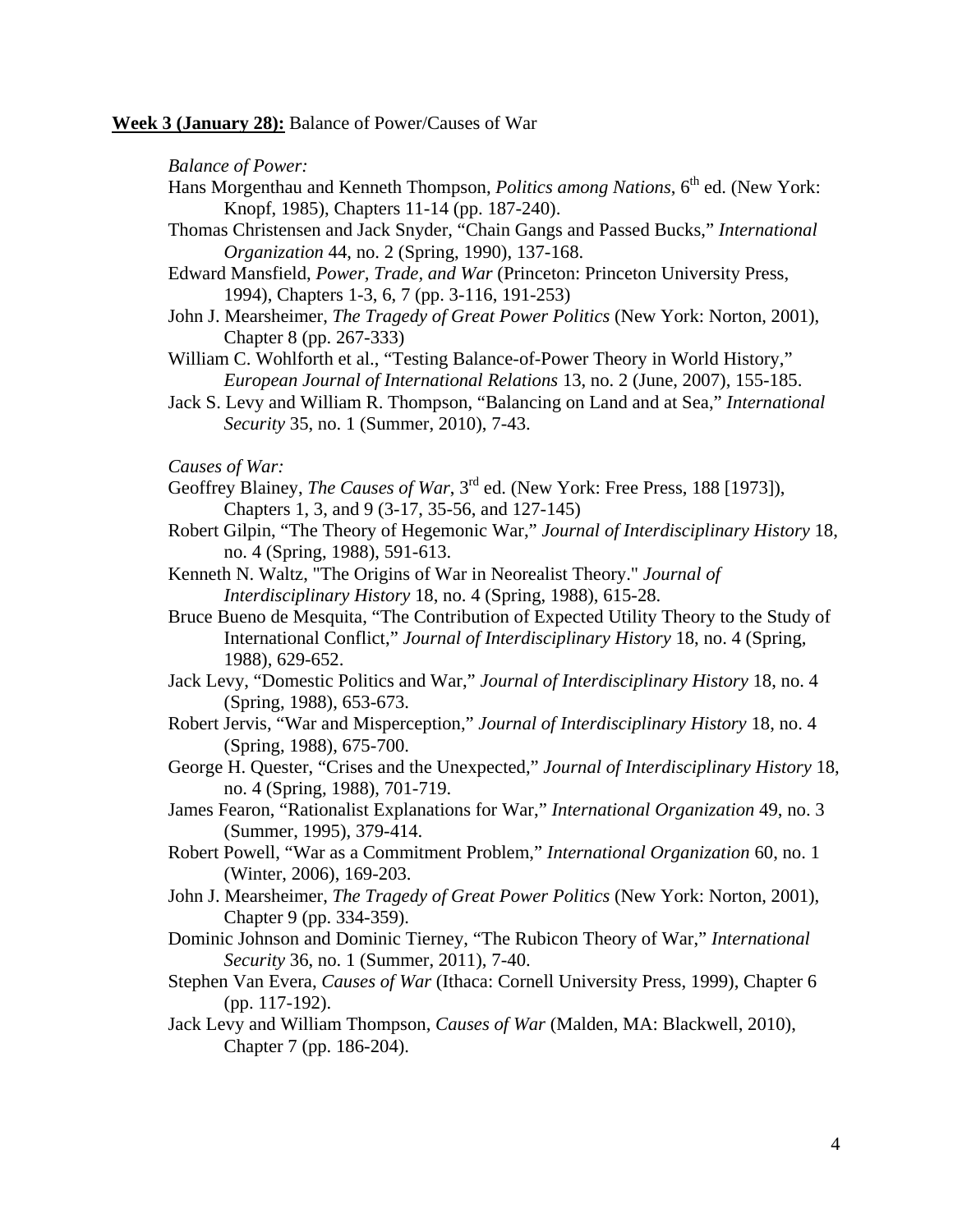**Week 4 (February 4):** War and Coercion (Phil Williams sitting in)

- Sun Tzu, *The Art of War*, trans. Samuel Griffith (New York: Oxford University Press, 1971): Biography, Books 1-13 (pp. 57-149).
- Carl von Clausewitz, *On War*, Michael Howard and Peter Paret, ed. and trans. (Princeton: Princeton University Press, 1984), Book 1, all; Book 2, chapters 1, 2; Book 3, chapters 1-5; Book 7, Chapter 22; Book 8, chapters 1-8. (pp. 75-123, 127-147, 177-189, 566-573, 577-616).
- Thomas Schelling, *The Strategy of Conflict*, Cambridge: Harvard University Press, 1980), chapters 1, 2, 8, 9 (pp. 3-52, 187-229).
- Thomas Schelling, *Arms and Influence* (New Haven: Yale University Press, 1966), 1- 141.
- Avery Goldstein, *Deterrence and Security in the 21st Century* (Stanford: Stanford University Press, 2002): 26-32.
- Alexander L. George and William E. Simons, *The Limits of Coercive Diplomacy*, (Boston: Little Brown & Company, 1971), Introduction, Chapter 1 (pp. ix-35).

## **Week 5 (February 11):** Democracies at War

## *Democratic Peace:*

- Immanuel Kant: *To Perpetual Peace: A Philosophical Sketch*, from I. Kant, *Perpetual Peace and Other Essays*, trans. T. Humphrey (Indianapolis: Hackett, 1983), 107- 143.
- David Lake: "Powerful Pacifists: Democratic States and War," *American Political Science Review* 86:1 (1992), 24-37
- Zeev Maoz and Bruce Russett: "Normative and Structural Causes of Democratic Peace, 1946-1986," *American Political Science Review* 87:3 (1993), 624-638
- Sebastian Rosato, "The Flawed Logic of Democratic Peace Theory," *American Political Science Review* 97, no. 4 (2003): 585-602.
- David Kinsella, "No Rest for the Democratic Peace," *American Political Science Review* 99, no. 3 (August, 2005): 453-457.
- Branislav Slantchev, Anna Alexandrova, and Erik Gartzke, "Probabilistic Causality, Selection Bias, and the Logic of Democratic Peace," *American Political Science Review* 99, no. 3 (August, 2005): 459-462.
- Michael Doyle, "Three Pillars of the Liberal Peace," *American Political Science Review* 99, no. 3 (August, 2005): 463-466.
- Sebastian Rosato, "Explaining the Democratic Peace," *American Political Science Review* 99, no. 3 (August, 2005): 467-472.

#### *The Fighting Democrats:*

- Dan Reiter and Allan Stam, *Democracies at War* (Princeton: Princeton University Press, 2002), Chapters 1-3, 7, and 8 (pp. 1-83, 164-205)
- Alexander Downes, "How Smart and Tough are Democracies? Reassessing Theories of Democratic Victory in War," *International Security* 33, no. 4 (April, 2009): 9-51.
- Stephen Biddle and Stephen Long: "Democracy and Military Effectiveness: A Deeper Look," *Journal of Conflict Resolution* 48:4 (2004), 525-546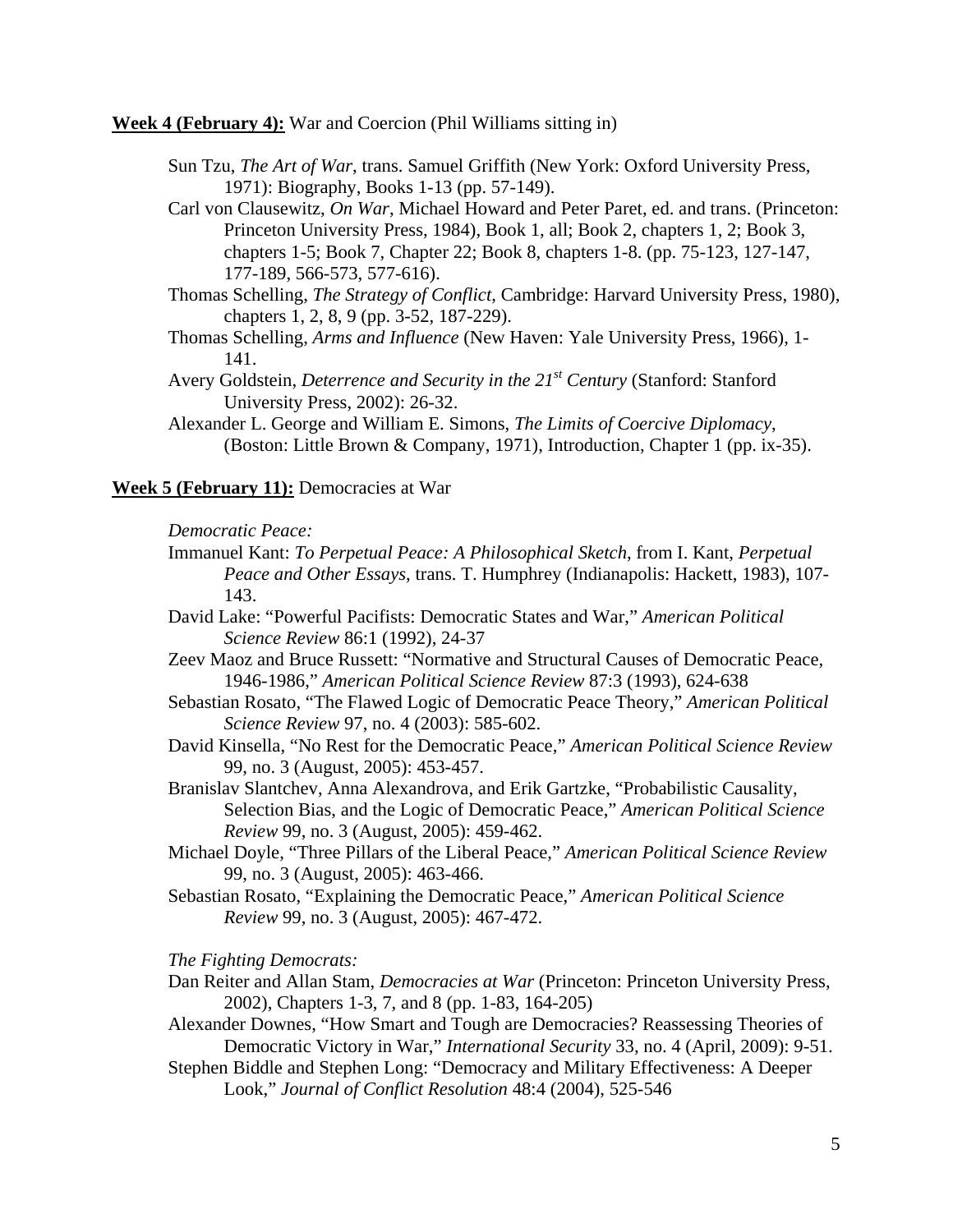*Democratization and War:*

Edward Mansfield and Jack Snyder, *Electing to Fight* (Cambridge: MIT Press, 2005), Read chapters 1-3, skim remainder (pp. 1-68).

- Vipin Narang and Rebecca Nelson: "Who Are These Belligerent Democratizers? Reassessing the Impact of Democratization on War," *International Organization* 63:2 (2009), 357-379
- Edward Mansfield and Jack Snyder: "Pathways to War in Democratic Institutions," *International Organization* 63:2 (2009), 381-390

## **Week 6 (February 18):** Nuclear Weapons

#### *During the Cold War*:

- Lawrence Freedman, "The First Two Generations of Nuclear Strategists," in *Makers of Modern Strategy: From Machiavelli to the Nuclear Age*, Peter Paret, ed. (Princeton: Princeton University Press, 1986), 735-778.
- Richard Smoke, *National Security and the Nuclear Dilemma*, 3rd ed. (Boston: McGraw-Hill, 1993), Chapter 13 (pp. 236-263).
- Albert Wohlstetter, "The Delicate Balance of Terror," *Foreign Affairs* 37, no. 2 (January, 1959): 211-234.
- Paul H. Nitze, "Deterring Our Deterrent," *Foreign Policy* 25 (Winter, 1976/1977): 195- 210.
- Robert Jervis, "Why Nuclear Superiority Doesn't Matter," *Political Science Quarterly* 94, no. 4 (Winter, 1979/1980): 617-633.
- Marc Trachtenberg, "The Influence of Nuclear Weapons in the Cuban Missile Crisis," *International Security* 10, no. 1 (Summer, 1985), 136-163.
- Avery Goldstein, *Deterrence and Security in the 21st Century* (Stanford: Stanford University Press, 2002), Chapters 1 and 2, skim either 3-4 or 5-6 (pp. 1-61)

*After the Cold War*:

- Scott Sagan and Kenneth Waltz, *The Spread of Nuclear Weapons: A Debate Renewed* 3rd ed. (New York: Norton, 2013), Chapters 1, 2, 3, 4, and 7 (pp. 3-134, 215-228).
- Scott Sagan, "Why Do States Build Nuclear Weapons? Three Models in Search of a Bomb," *International Security* 21, no. 3 (Winter, 1996-1997): 54-86.
- Jacques E.C. Hymans, *The Psychology of Nuclear Proliferation: Identity, Emotions, and Foreign Policy* (New York: Cambridge University Press, 2006), Chapters 1, 2 (pp. 1-46).
- Mueller, John. "The Essential Irrelevance of Nuclear Weapons: Stability in the Postwar World," *International Security* Vol. 13, No. 2 (Fall 1988), pp. 55-79.

#### **Week 7 (February 25):** Conventional Warfighting

Allan Millett, Williamson Murray, and Kenneth Watman, "The Effectiveness of Military Organizations," in *Military Effectiveness*, vol. 1, Allan Millet and Williamson Murray, eds. (Boston: Unwin Hyman, 1988): Chapter 1 (pp. 1-30).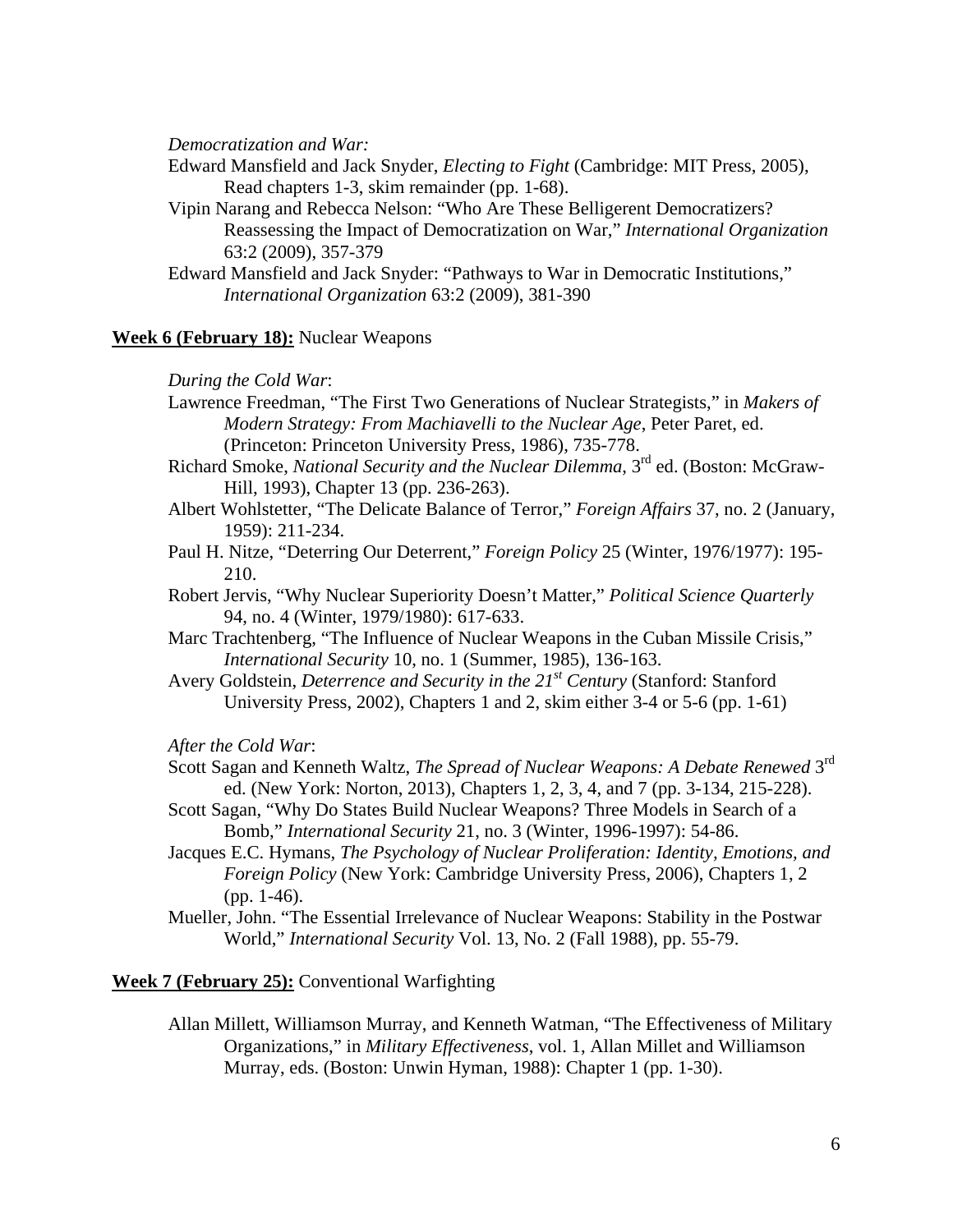Frederick William Lanchester, *Aircraft in Warfare* (London: Constable, 1916), Chapter 5 (pp. 39-53)

- John Mearsheimer, "Why the Soviets Can't Win Quickly in Central Europe," *International Security* 7, no. 1 (Summer, 1982): 3-39.
- Keir Lieber, *War and the Engineers* (Ithaca: Cornell University Press, 2005), Introduction, and Chapters 1, 4 (pp. 1-45, 99-122).
- **\*Review** Reiter and Stam, *Democracies at War*, Chapter 3 (pp. 58-83) and Biddle and Long, "Democracy and Military Effectiveness," 525-546.
- Michael Beckley: "Economic Development and Military Effectiveness," *Journal of Strategic Studies* 33, no. 1 (February, 2010), pp. 43-79.
- Risa Brooks, "An Autocracy at War: Explaining Egypt's Military Effectiveness, 1967 and 1973," *Security Studies* 15, no. 3 (July-September, 2006): 396-430.
- Stephen Peter Rosen, "Military Effectiveness: Why Society Matters," *International Security* 19, no. 4 (Spring, 1995): 5-31.
- Edward Shils and Morris Janowitz, "Cohesion and Disintegration in the *Wehrmacht* in World War II," *Public Opinion Quarterly* 12, no. 2 (Summer, 1948): 280-315.
- Stephen Biddle, *Military Power* (Princeton: Princeton University Press, 2004): Chapters 1-4 (pp. 1-77).
- Eliot Cohen, "Stephen Biddle on Military Power," *Journal of Strategic Studies* 28, no. 3 (June, 2005): 413-424.
- Ryan Grauer and Michael Horowitz, "What Determines Victory? Testing the Modern System," *Security Studies* 21, no. 1 (March, 2012): 83-112.

**Week 8 (March 4):** Insurgency and Counterinsurgency (Luke Condra sitting in)

Carl Schmitt, *Theory of the Partisan* (New York: Telos Press, 2007).

- \*T.E. Lawrence, "Science of Guerrilla Warfare," *Encyclopedia Britannica: Fourteenth Edition*, Volume 10: Game to Gun-Metal (1929): 950-953.
- Mao Tse-tung, "The Three Stages of the Protracted War," *Selected Works of Mao Tsetung*, Volume II (Peking: Foreign Languages Press, 1967), 134-145.
- Mao Tse-tung, *On Guerrilla Warfare*, trans. Samuel B. Griffith (Mineola: Dover, 2005 [1961]).
- Paul Staniland, "Organizing Insurgency: Networks, Resources, and Rebellion in South Asia," *International Security* 37, no. 1 (Summer, 2012): 142-177.
- David Galula, *Counterinsurgency Warfare: Theory and Practic*e (Westport: Praeger, 2006 [1964]).
- Andrew Mack, "Why Big Nations Lose Small Wars: the Politics of Asymmetric Conflict," *World Politics* 27, no. 2 (January, 1975): 175-200.
- Jason Lyall and Isaiah Wilson, "Rage Against the Machines: Explaining Outcomes in Counterinsurgency Wars," *International Organization* 63, no. 1 (Winter, 2009): 67-106.
- Jason Lyall: "Do Democracies Make Inferior Counterinsurgents? Reassessing Democracy's Impact on War Outcomes and Duration," *International Organization* 64, no. 1 (Winter, 2010): 167-192.
- Headquarters, Department of the Army, *FM 3-24: Counterinsurgency*, Chapters 1, 2 Available at: http://www.fas.org/irp/doddir/army/fm3-24.pdf.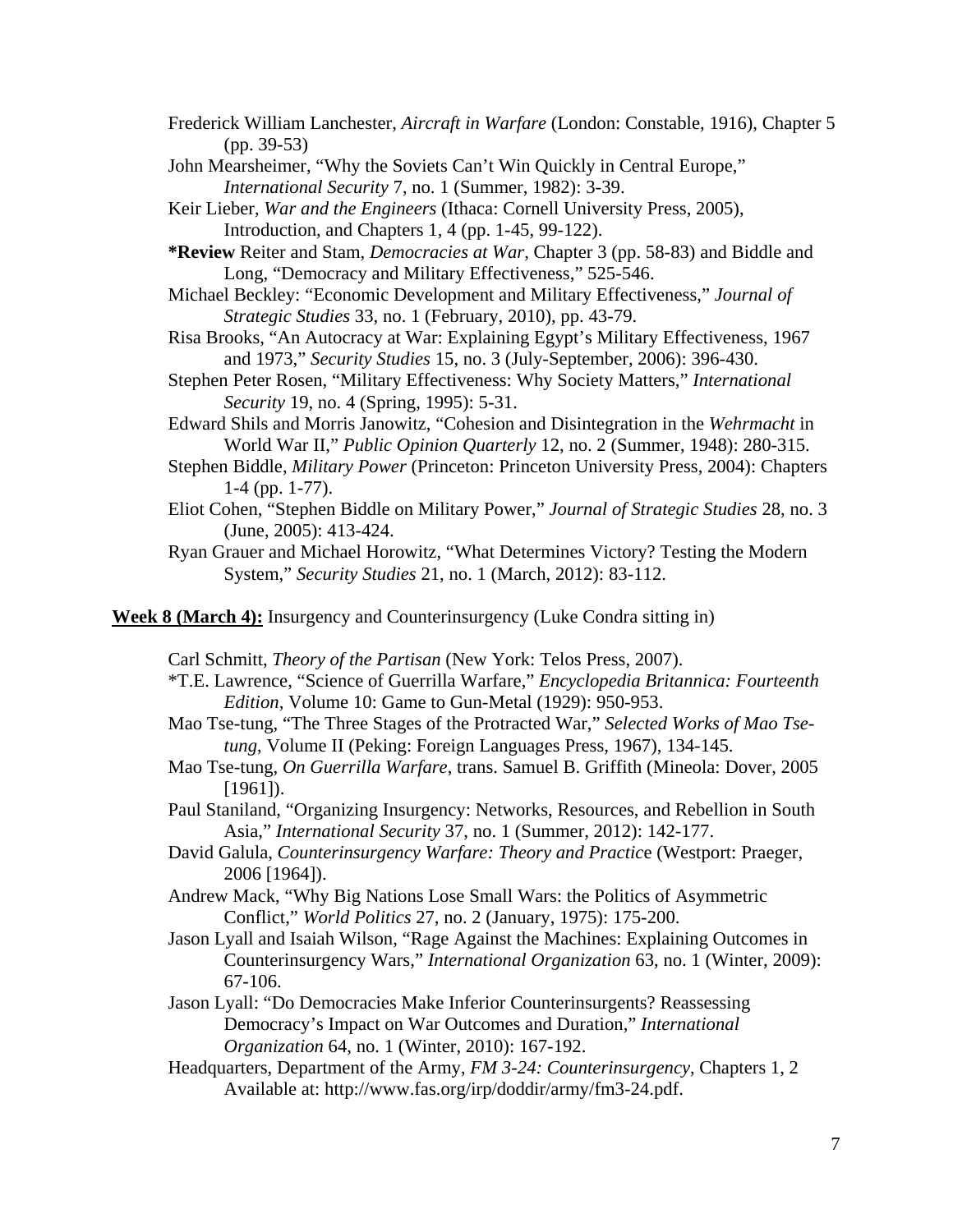Gian Gentile, "A Strategy of Tactics: Population-Centric COIN and the Army," *Parameters* 39, no. 4 (Autumn, 2009): 5-17.

\* I will distribute.

## **No Class March 11: Spring Break**

**Week 9 (March 18):** Terrorism (Michael Kenney sitting in)

- Bruce Hoffman, *Inside Terrorism*, revised and expanded ed. (New York: Columbia University Press, 2006), Chapters 1, 8 (pp. 1-42, 229-256).
- Martha Crenshaw, "The Logic of Terrorism: Terrorist Behavior as a Product of Strategic Choice," in *Origins of Terrorism: Psychologies, Ideologies, Theologies, States of Mind*, Walter Reich, ed. (Baltimore: Johns Hopkins University Press, 1998), 7-24.
- Gordon H. McCormick, "Terrorist Decision Making," *Annual Review of Political Science* 6 (2003): 473-507.
- Andrew Kydd and Barbara Walter, "Strategies of Terrorism," *International Security* 31, no. 1 (Summer, 2006): 49-80.
- James Piazza, "Is Islamist Terrorism More Dangerous? An Empirical Study of Group Ideology, Organization, and Goal Structure," *Terrorism and Political Violence*  21, no. 1 (Autumn, 2009): 62-88.
- Max Abrahms, "Why Terrorism Does Not Work," *International Security* 31, no. 2 (Fall, 2006): 42-78.
- Barry Posen, "The Struggle Against Terrorism: Grand Strategy, Strategy, and Tactics," *International Security* 26, no. 3 (Winter, 2001/2002): 39-55.
- Audrey Kurth Cronin, "How al-Qaida Ends: The Decline and Demise of Terrorist Groups," *International Security* 31, no. 1 (Spring, 2006): 7-48.
- Robert Pape, "The Strategic Logic of Suicide Terrorism," *American Political Science Review* 97, no. 3 (August, 2003): 343-361.
- Scott Ashworth, Joshua D. Clinton, Adam Meirowitz, Kristopher W. Ramsay, "Design, Inference, and the Strategic Logic of Suicide Terrorism," *American Political Science Review* 102, no. 2 (May, 2008): 269-273.
- Robert Pape, "Methods and Findings in the Study of Suicide Terrorism," *American Political Science Review* 102, no. 2 (May, 2008): 275-277.

Michael Horowitz, "Non-State Actors and the Diffusion of Innovations: The Case of Suicide Terrorism," *International Organization* 64, no. 1 (Winter, 2010): 33-64.

Daniel Byman, *Deadly Connections: States that Sponsor Terrorism* (New York: Cambridge University Press, 2005), Chapters 1-2, 9-10 (pp. 1-52, 259-311).

S. Paul Kapur, "Deterring Nuclear Terrorists," in *Complex Deterrence: Strategy in the Global Age*, T.V. Paul, Patrick Morgan, and James Wirtz, eds. (Chicago: University of Chicago Press, 2009): 109-130.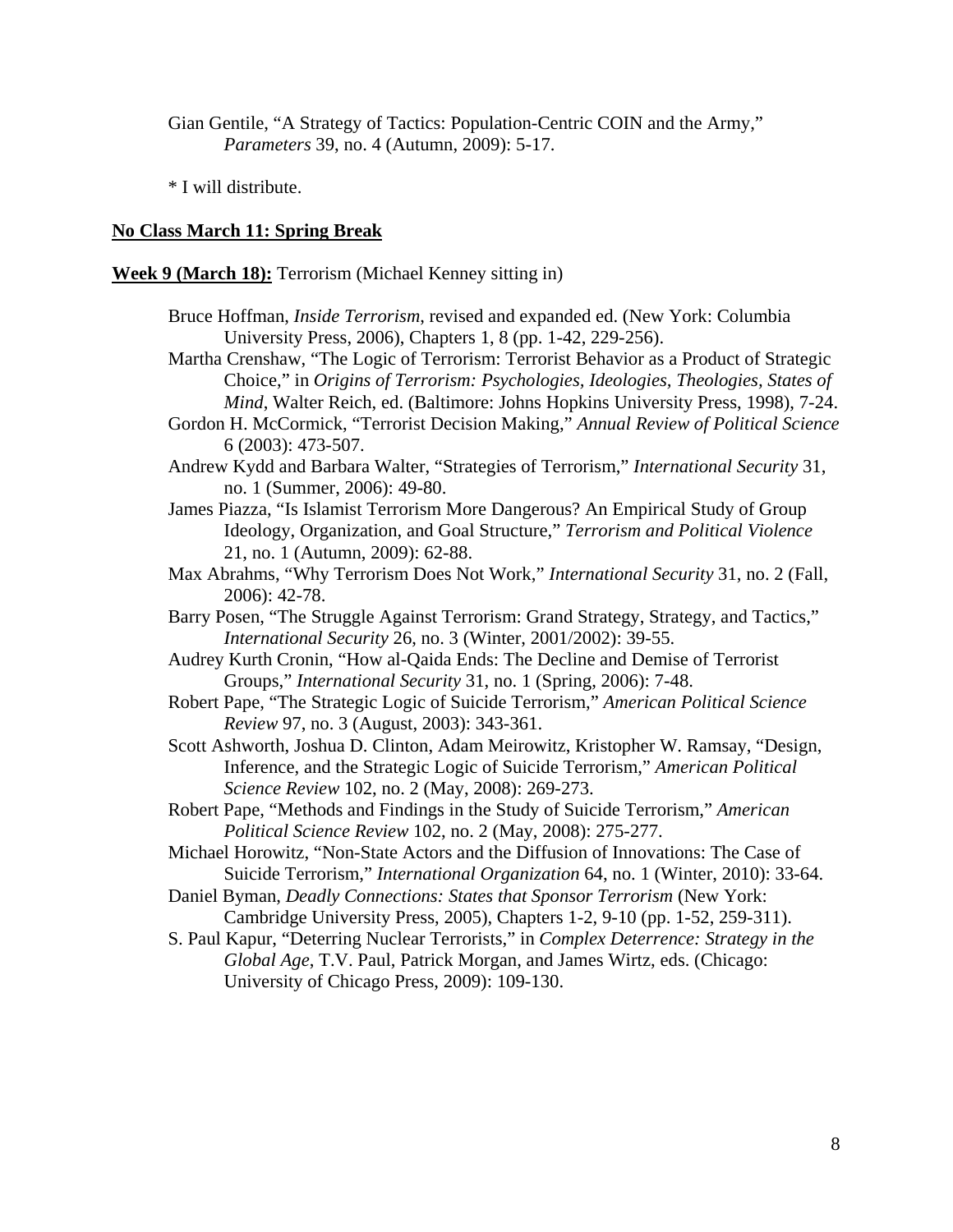### **Week 10 (March 25):** Violent Non-State Actors (Phil Williams sitting in)

## *Bad Guys:*

- Louise Shelley, "Identifying, Counting, and Categorizing Transnational Criminal Organizations," *Transnational Organized Crime* 5, no. 1 (1999): 1-18.
- Phil Williams, "Transnational Criminal Networks," in *Networks and Netwars: The Future of Terror, Crime, and Militancy*, eds. John Arquilla and David Ronfeldt (Santa Monica: RAND, 2001): 61-97.
- Stewart Patrick, *Weak Links: Fragile States, Global Threats, and International Security* (New York: Oxford University Press, 2011), Chapter 4 (pp. 135-173).
- Michael Klare, "The Deadly Connection: Paramilitary Bands, Small Arms Diffusion, and State Failure," in *When States Fail: Causes and Consequences*, ed. Robert Rotberg (Princeton: Princeton University Press, 2004): 116-134.
- John Sullivan and Robert Bunker, "Drug Cartels, Street Gangs, and Warlords," in *Non-State Threats and Future Wars*, ed. John Sullivan and Robert Bunker (London: Frank Cass, 2002): 40-53.
- Phil Williams, *Violent Non-State Actors and National and International Security* (Zurich: ETH, 2008).

## *Good Guys?*

- Peter W. Singer, *Corporate Warriors* (Ithaca: Cornell University Press, 2008), Chapters 1-6, 15, Postscript (pp. 1-100, 230-260).
- Deborah Avant, *The Market for Force: The Consequences of Privatizing Security* (New York: Cambridge University Press, 2005), Chapters 1, 5, 7 (pp. 1-39, 178-218, 253-264).

*Managing VNSAs:*

- \*Phil Williams, "Strategies for a New World: Combating Terrorism and Transnational Organized Crime," in *Strategy in the Contemporary World*, 2<sup>nd</sup> ed., eds. John Baylis, James Wirtz, and Colin Gray (New York: Oxford University Press, 2007): 192-208.
- Peter Andreas and Ethan Nadelmann, *Policing the Globe: Criminalization and Crime Control in International Relations* (New York: Oxford University Press, 2006), Chapters 5-6 (pp. 189-253).

\* I will distribute.

## **Week 11 (April 1):** Human Security (Taylor Seybolt sitting in)

### *Definitional Issues:*

- United Nations Development Programme, *Human Development Report, 1994*, (New York: Oxford University Press, 1994), Chapter 2 (pp. 22-46).
- Roland Paris, "Human Security: Paradigm Shift or Hot Air?" *International Security* 26, no. 2 (Fall, 2001): 87-102.
- Gary King and Christopher J. L. Murray: "Rethinking Human Security," *Political Science Quarterly* 116, no. 4 (Winter, 2001-2002): 585-610.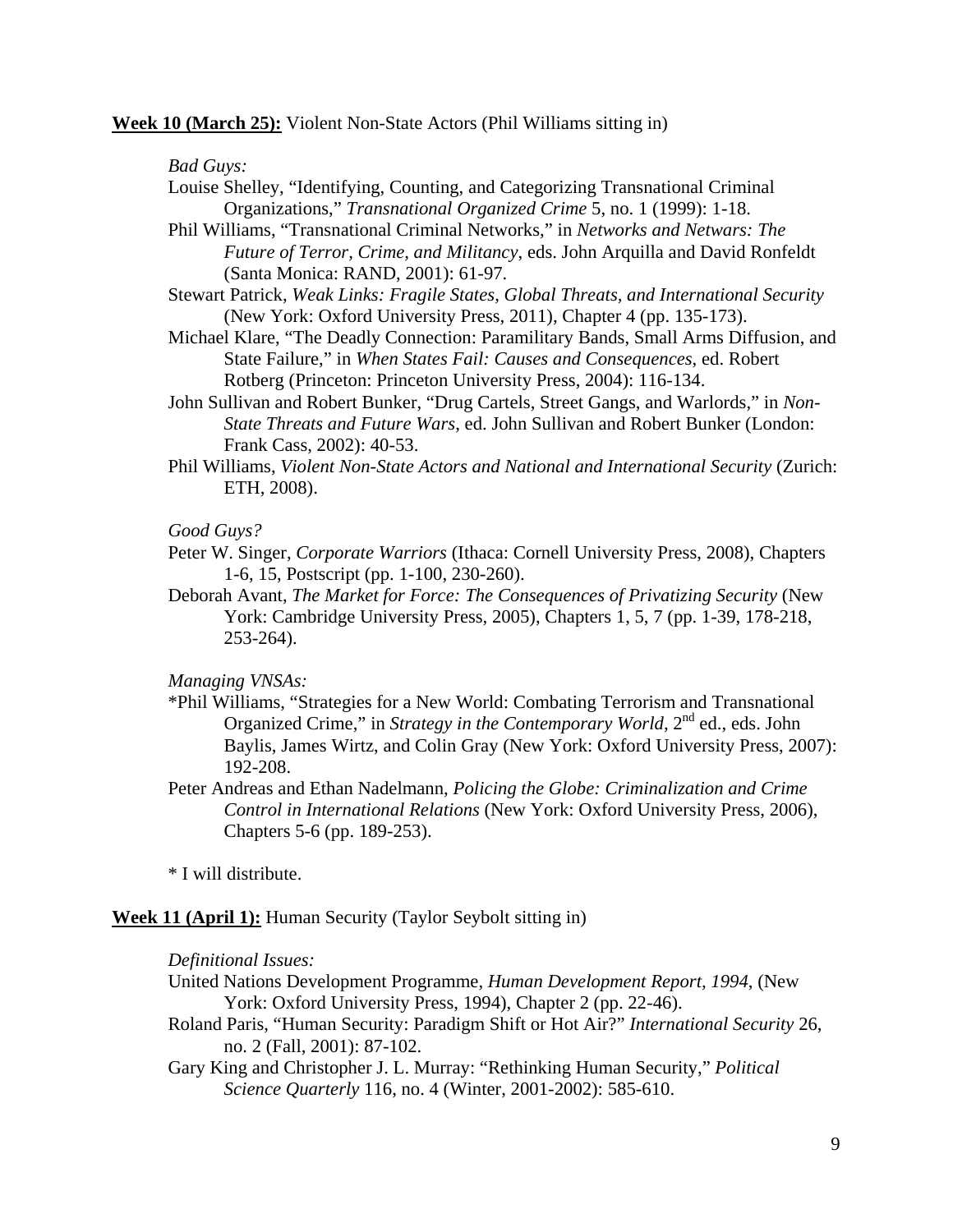- Taylor Owen, "Human Security Conflict, Critique, and Consensus: Colloquium Remarks and a Proposal for a Threshold-Based Definition," *Security Dialogue* 35, no. 3 (September, 2004): 373-387.
- David Chandler, "Human Security: the Dog that Didn't Bark," *Security Dialogue* 39, no. 4 (August, 2008): 427-438.
- Mary Martin and Taylor Owen, "The Second Generation of Human Security: Lessons from the UN and EU Experience," *International Affairs* 86, no. 1 (January, 2010): 211-224.

#### *Responsibility to Protect:*

- International Comission on Intervention and State Sovereignty, *The Responsibility to Protect* (Ottawa: International Development Research Centre, 2001). Available at: [http://responsibilitytoprotect.org/ICISS%20Report.pdf.](http://responsibilitytoprotect.org/ICISS%20Report.pdf)
- United Nations, "2005 World Summit Outcome," (New York: United Nations, 2005): paragraphs 138-139. Available at: [http://daccess-dds-](http://daccess-dds-ny.un.org/doc/UNDOC/GEN/N05/487/60/PDF/N0548760.pdf?OpenElement)
- [ny.un.org/doc/UNDOC/GEN/N05/487/60/PDF/N0548760.pdf?OpenElement.](http://daccess-dds-ny.un.org/doc/UNDOC/GEN/N05/487/60/PDF/N0548760.pdf?OpenElement) Alex Bellamy, "The Responsibility to Protect and the Problem of Military Intervention,"
- *International Affairs* 84, no. 4 (Summer, 2008): 615-639.
- James Pattison, "Introduction: Libya, RtoP, and Humanitarian Intervention," *Ethics & International Affairs* 25, no. 3 (Fall, 2011): 251-254.
- Jennifer Welsh, "Civilian Protection in Libya: Putting Coercion and Controversy Back Into RtoP," *Ethics & International Affairs* 25, no. 3 (Fall, 2011): 255-262.
- Alex Bellamy, "Libya and the Responsibility to Protect: The Exception and the Norm," *Ethics & International Affairs* 25, no. 3 (Fall, 2011): 263-269.
- James Pattison, "The Ethics of Humanitarian Intervention in Libya," *Ethics & International Affairs* 25, no. 3 (Fall, 2011): 271-277.
- Simon Chesterman, "'Leading from Behind': The Responsibility to Protect, the Obama Doctrine, and Humanitarian Intervention after Libya," *Ethics & International Affairs* 25, no. 3 (Fall, 2011): 279-285.
- Thomas Weiss, "RtoP Alive and Well After Libya," *Ethics & International Affairs* 25, no. 3 (Fall, 2011): 287-292.

## *Humanitarian Intervention:*

- Richard Betts, "The Delusion of Impartial Intervention," *Foreign Affairs* 73, no. 6 (November/December, 1994): 20-33.
- Edward Luttwak, "Give War a Chance," *Foreign Affairs* 78, no. 4 (July/August, 1999): 36-44.
- Mary Kaldor, *Human Security* (Cambridge: Polity Press, 2007), Chapters 1 (pp. 16-72).
- Taylor Seybolt, *Humanitarian Military Intervention: The Conditions for Success and Failure* (New York: Oxford University Press, 2007), Chapters 1-2, 8 (pp. 1-45, 267-281).
- Alan Kuperman, "The Moral Hazard of Humanitarian Intervention: Lessons from the Balkans," *International Studies Quarterly* 51, no. 1 (March, 2008): 49-80. [32]
- Alex Bellamy and Paul Williams, "On the Limits of Moral Hazard: The Responsibility to Protect, Armed Conflict, and Mass Atrocities," *European Journal of International Relations* (2011): 1-33.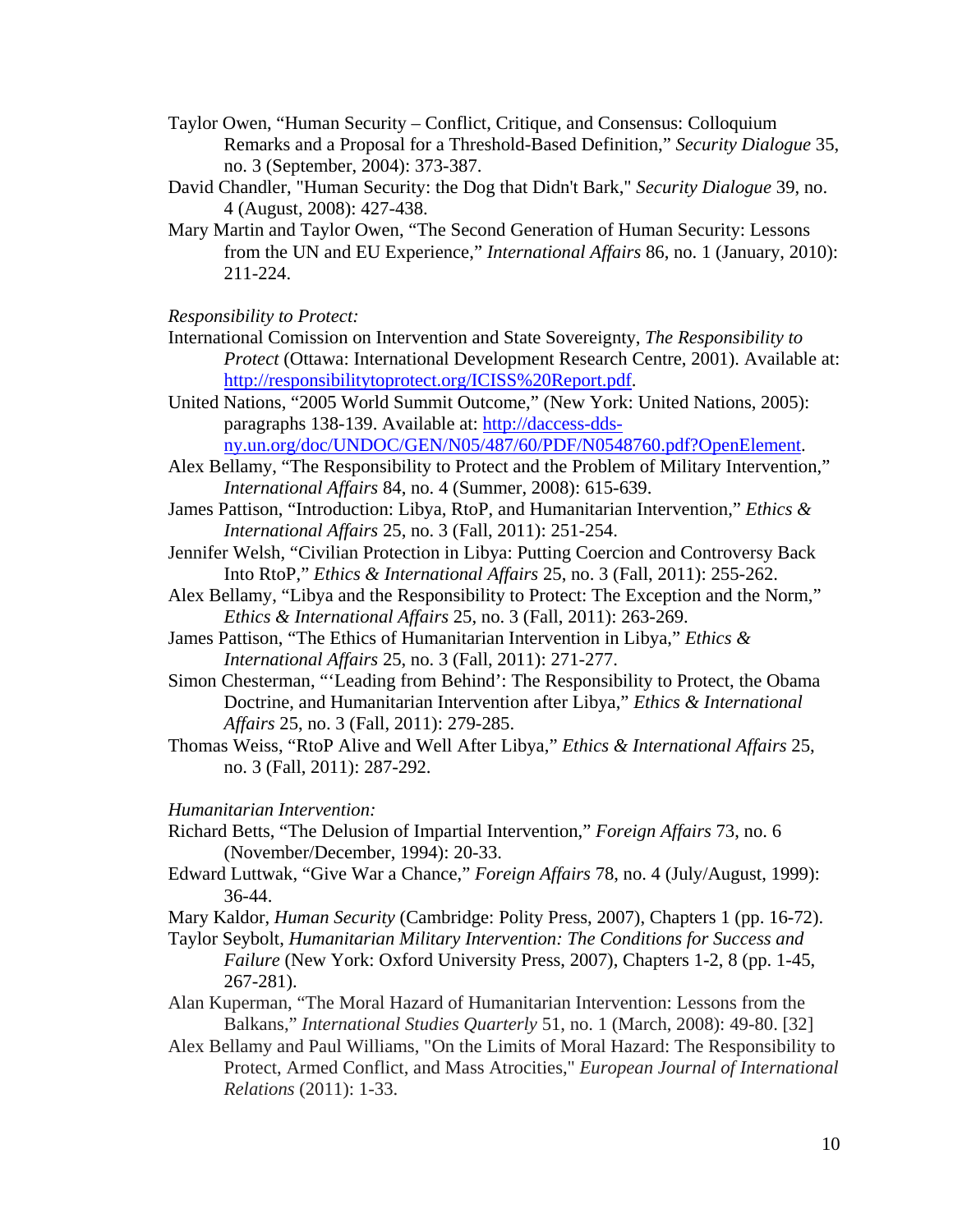**Week 12 (April 8):** Civil War (Luke Condra sitting in)

- Donald Horowitz, *Ethnic Groups in Conflict* (Berkeley: University of California Press, 2000 [1985]), Chapters 3-6 (pp. 95-290).
- Barry Posen, "The Security Dilemma and Ethnic Conflict," *Survival* 35, no. 1 (Spring, 1993): 27-47.
- Rui J.P. de Figueiredo, Jr. and Barry R. Weingast, "The Rationality of Fear: Political Opportunism and Ethnic Conflict," in Barbara Walter and Jack Snyder, eds, *Civil Wars, Insecurity and Intervention* (New York: Columbia University Press, 1999): 261-302.
- Ashutosh Varshney. "Nationalism, Ethnic Conflict, and Rationality," *Perspectives on Politics* 1, no. 1 (March, 2003): 85-99.
- Stathis Kalyvas, "The Ontology of Political Violence: Action and Identity in Civil Wars," *Perspectives on Politics* 1, no. 3 (September, 2003): 475-494.
- Lars-Erik Cederman, Andreas Wimmer, and Brian Min, "Why Do Ethnic Groups Rebel?" *World Politics* 62, no. 1 (January, 2010): 87-119.
- Stathis Kalyvas, *The Logic of Violence in Civil War* (New York: Cambridge University Press, 2006), Chapters 6-7 (pp. 146-209).
- Jeremy Weinstein, *Inside Rebellion: The Politics of Insurgent Violence* (New York: Cambridge University Press, 2007), Introduction, Chapter 9 (pp. 1-25, 327-350).

## **Week 13 (April 15):** Security Institutions

- Mancur Olson, *The Logic of Collective Action* (Cambridge: Harvard University Press, 2002 [1971]), Chapters 1-2 (pp. 5-65).
- Robert Jervis, "Cooperation Under the Security Dilemma," *World Politics* 30, no. 2 (January, 1978): 167-214.
- Kenneth Oye, "Explaining Cooperation Under Anarchy: Hypotheses and Strategies," *World Politics* 38, no. 1 (October, 1985): 1-24.
- Robert Keohane, *After Hegemony* (Princeton: Princeton University Press, 1984), Chapters 6-7 (pp. 85-132).
- G. John Ikenberry, *After Victory: Institutions, Strategic Restraint, and Rebuilding Order After Major Wars* (Princeton: Princeton University Press, 2000): Chapters 3, 8, and Appendix 1 (pp. 50-79, 257-275).
- Robert Jervis, "Security Regimes," *International Organization* 36, no. 2 (Spring, 1982): 357-378.
- Robert Jervis, "From Balance to Concert: A Study of International Security Cooperation," *World Politics* 38:1 (October 1985), 58-79.
- John Mearsheimer, "The False Promise of International Institutions," *International Security* 19, no. 3 (Winter, 1994/1995): 5-49.
- Robert Keohane and Lisa Martin, "The Promise of Institutionalist Theory," *International Security* 20, no. 1 (Summer, 1995): 39-51.
- Charles Kupchan and Clifford Kupchan, "The Promise of Collective Security," *International Security* 20, no. 1 (Summer, 1995): 52-61.
- Inis L. Claude, "Collective Legitimization as a Political Function of the United Nations," *International Organization* 20, no. 3 (Summer, 1966): 367-379.